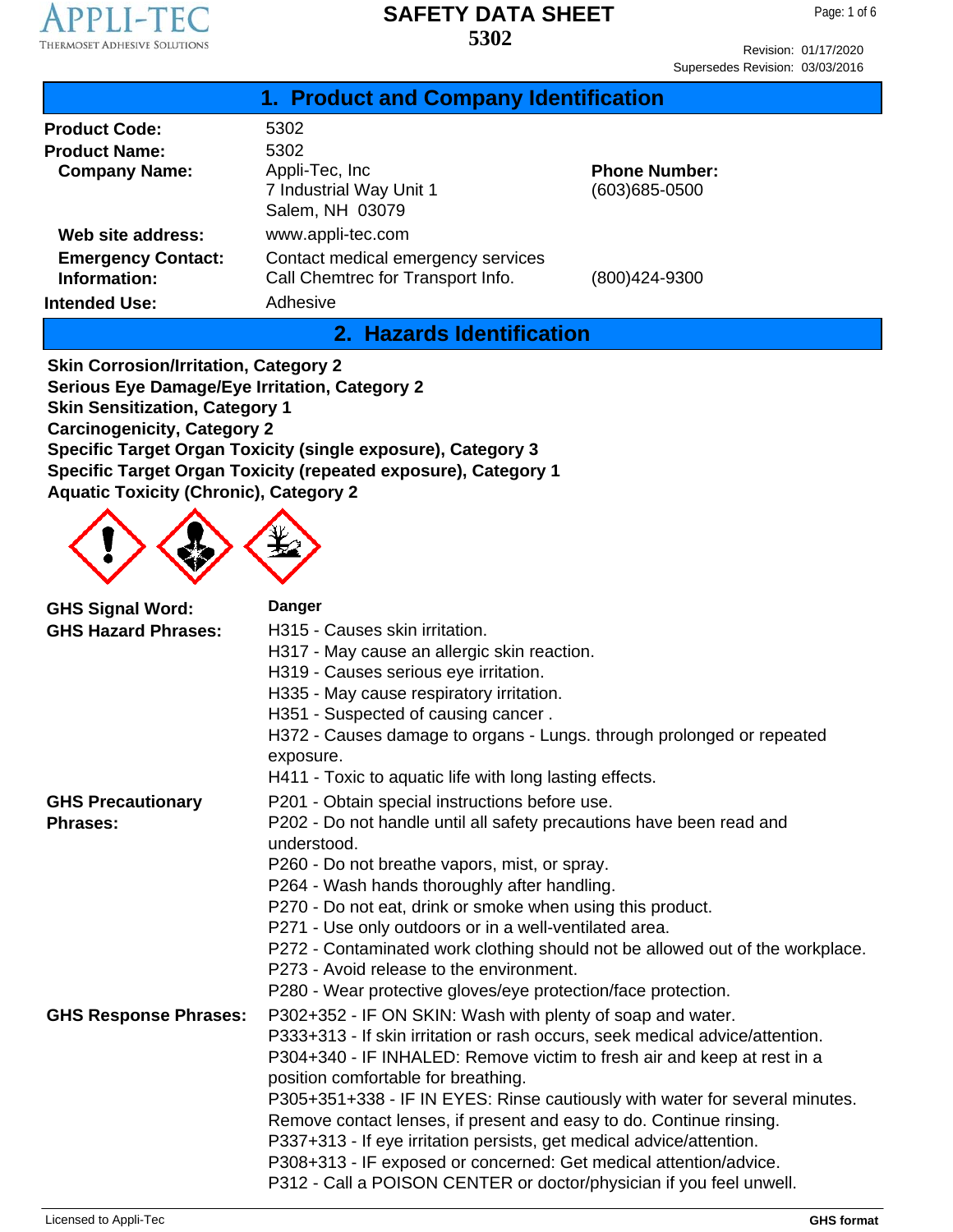

Revision: 01/17/2020 Supersedes Revision: 03/03/2016

|                                                  | An announced the office the contract of the contract of the set of a                            |
|--------------------------------------------------|-------------------------------------------------------------------------------------------------|
| <b>Additional Information</b>                    | No data available.                                                                              |
| Ingestion:                                       | Harmful if swallowed.                                                                           |
| <b>Eye Contact:</b>                              | Causes eye irritation.                                                                          |
| <b>Skin Contact:</b>                             | Causes skin irritation. May cause allergic skin reaction.                                       |
| Inhalation:                                      | Harmful if inhaled.                                                                             |
|                                                  | <b>OSHA Regulatory Status:</b> This material is classified as hazardous under OSHA regulations. |
| <b>Phrases:</b>                                  | P501 - Dispose of contents/container according to national and local regulations.               |
| GHS Storage and Disposal P405 - Store locked up. |                                                                                                 |
|                                                  | P391 - Collect spillage.                                                                        |
|                                                  | P362 - Take off contaminated clothing and wash before re-use.                                   |
|                                                  | P314 - Get medical attention/advice if you feel unwell.                                         |

# **3. Composition/Information on Ingredients**

| CAS#       | <b>Hazardous Components (Chemical Name)</b> | <b>Concentration</b> |
|------------|---------------------------------------------|----------------------|
| 1344-28-1  | Aluminum oxide                              | $\leq$ 76.0 %        |
| 28064-14-4 | Phenol-Formaldehyde Polymer                 | $10.0 - 25.0 %$      |
| 931-36-2   | 2-Ethyl-4-methylimidazole                   | $0.0 - 1.0 %$        |
| 822-36-6   | 4-Methylimidazole                           | $0.0 - 0.1 %$        |

### **Additional Information** Exact percentages have been withheld as a trade secret.

# **4. First Aid Measures**

| <b>Emergency and First Aid</b><br><b>Procedures:</b>    |                                                                                                                                                                             |  |  |
|---------------------------------------------------------|-----------------------------------------------------------------------------------------------------------------------------------------------------------------------------|--|--|
| In Case of Inhalation:                                  | Remove to fresh air. If not breathing, give artificial respiration. If breathing is<br>difficult, give oxygen. Get immediate medical attention.                             |  |  |
| In Case of Skin Contact:                                | Remove contaminated clothing. Wash skin with soap and water. Get medical<br>attention. Wash contaminated clothing before reuse.                                             |  |  |
| In Case of Eye Contact:                                 | Immediately flush eyes with plenty of water for at least 15 minutes, occasionally<br>lifting the upper and lower eyelids. Get medical attention/advice.                     |  |  |
| In Case of Ingestion:                                   | Do NOT induce vomiting. Never give anything by mouth to an unconscious<br>person. Get medical advice/attention.                                                             |  |  |
| <b>Note to Physician:</b>                               | Treat symptomatically and supportively.                                                                                                                                     |  |  |
| 5. Fire Fighting Measures                               |                                                                                                                                                                             |  |  |
| <b>Flash Pt:</b>                                        | $>93.00 \text{ C}$                                                                                                                                                          |  |  |
| <b>Explosive Limits:</b>                                | LEL: No data.<br>UEL: No data.                                                                                                                                              |  |  |
| <b>Autoignition Pt:</b>                                 | No data.                                                                                                                                                                    |  |  |
| <b>Suitable Extinguishing</b><br>Media:                 | Use water spray, dry chemical, carbon dioxide, or appropriate foam.                                                                                                         |  |  |
|                                                         | Fire Fighting Instructions: As in any fire, wear a self-contained breathing apparatus in pressure-demand,<br>MSHA/NIOSH (approved or equivalent), and full protective gear. |  |  |
| Flammable Properties and No data available.<br>Hazards: |                                                                                                                                                                             |  |  |
| <b>Hazardous Combustion</b><br><b>Products:</b>         | No data available.                                                                                                                                                          |  |  |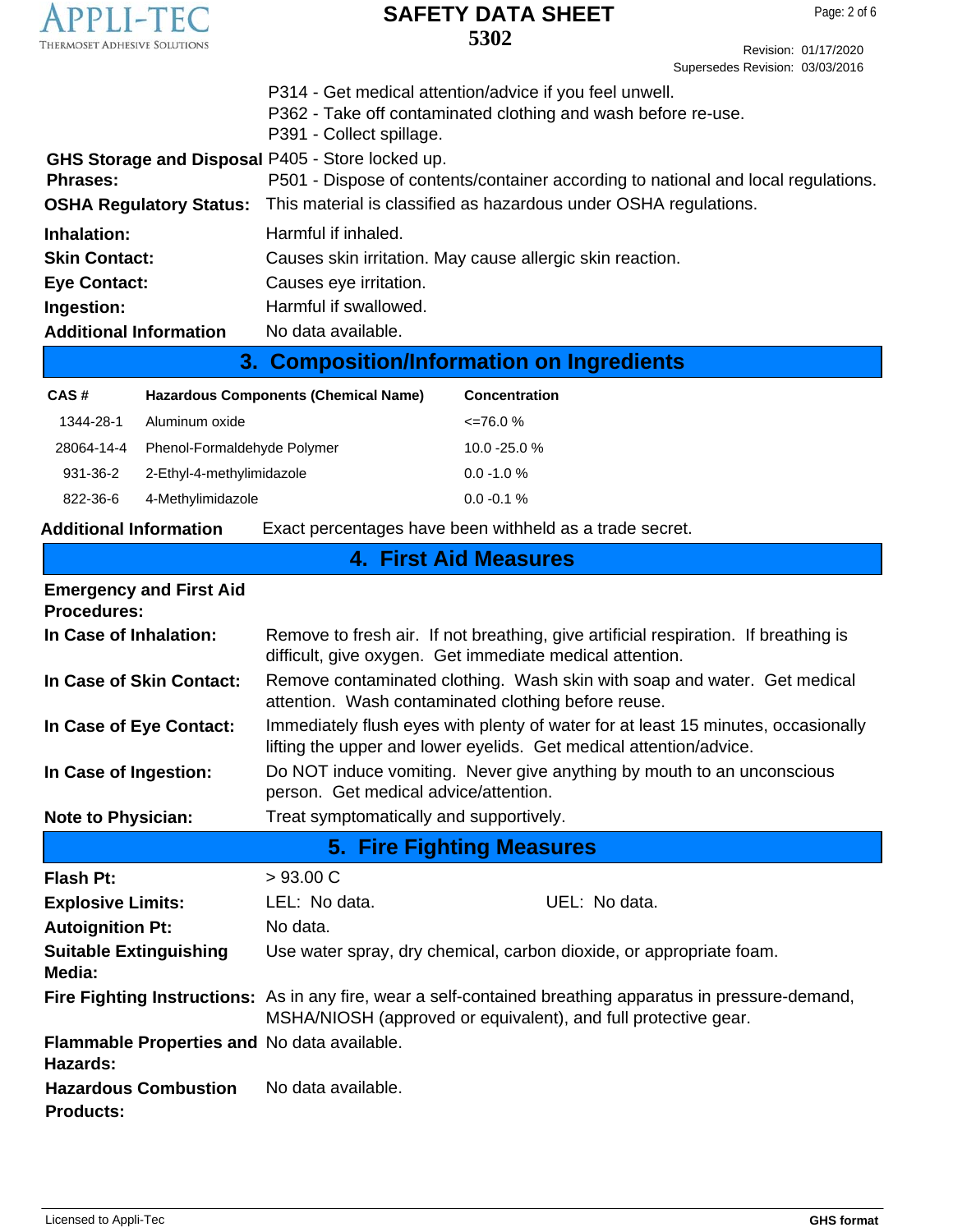

Revision: 01/17/2020 Supersedes Revision: 03/03/2016

|                                                    |                                                                  |                                                                | <b>6. Accidental Release Measures</b>                     |                                                                                                                                                                                                                                                                                                                                                              |                     |
|----------------------------------------------------|------------------------------------------------------------------|----------------------------------------------------------------|-----------------------------------------------------------|--------------------------------------------------------------------------------------------------------------------------------------------------------------------------------------------------------------------------------------------------------------------------------------------------------------------------------------------------------------|---------------------|
| Spilled:                                           | <b>Material Is Released Or</b>                                   |                                                                |                                                           | Steps To Be Taken In Case Ensure adequate ventilation. Isolate area and deny entry. Prevent further<br>leakage or spillage if safe to do so. Do not let product enter drains. Use proper<br>personal protective equipment as indicated in Section 8. Absorb spill with inert<br>material (e.g. dry sand or earth), then place in a chemical waste container. |                     |
|                                                    |                                                                  |                                                                | <b>7. Handling and Storage</b>                            |                                                                                                                                                                                                                                                                                                                                                              |                     |
| in Handling:                                       | <b>Precautions To Be Taken</b><br><b>Precautions To Be Taken</b> | Store at $\le$ -40 deg.C.                                      | clothing. Avoid ingestion and inhalation.                 | Wash thoroughly after handling. Remove contaminated clothing and wash before<br>reuse. Use only in a well-ventilated area. Avoid contact with eyes, skin, and                                                                                                                                                                                                |                     |
| in Storing:                                        |                                                                  |                                                                |                                                           |                                                                                                                                                                                                                                                                                                                                                              |                     |
|                                                    |                                                                  |                                                                | 8. Exposure Controls/Personal Protection                  |                                                                                                                                                                                                                                                                                                                                                              |                     |
| CAS#                                               | <b>Partial Chemical Name</b>                                     |                                                                | <b>OSHA TWA</b>                                           | <b>ACGIH TWA</b>                                                                                                                                                                                                                                                                                                                                             | <b>Other Limits</b> |
| 1344-28-1                                          | Aluminum oxide                                                   |                                                                | PEL: 15 (dust); 5 (resp.)<br>mg/m3                        | TLV: 10 mg/m3 (E)                                                                                                                                                                                                                                                                                                                                            | No data.            |
| 28064-14-4                                         | Phenol-Formaldehyde Polymer                                      |                                                                | No data.                                                  | No data.                                                                                                                                                                                                                                                                                                                                                     | No data.            |
| 931-36-2                                           | 2-Ethyl-4-methylimidazole                                        |                                                                | No data.                                                  | No data.                                                                                                                                                                                                                                                                                                                                                     | No data.            |
| 822-36-6                                           | 4-Methylimidazole                                                |                                                                | No data.                                                  | No data.                                                                                                                                                                                                                                                                                                                                                     | No data.            |
| (Specify Type):<br><b>Eye Protection:</b>          | <b>Respiratory Equipment</b>                                     | Safety glasses.                                                |                                                           | Use a NIOSH/MSHA or European Standard EN 149 approved respirator if<br>exposure limits are exceeded or if irritation or other symptoms are experienced.                                                                                                                                                                                                      |                     |
| <b>Protective Gloves:</b>                          |                                                                  |                                                                |                                                           | Wear appropriate protective gloves to prevent skin exposure.                                                                                                                                                                                                                                                                                                 |                     |
|                                                    | <b>Other Protective Clothing:</b>                                | Wear appropriate protective clothing to prevent skin exposure. |                                                           |                                                                                                                                                                                                                                                                                                                                                              |                     |
| <b>Engineering Controls</b><br>(Ventilation etc.): |                                                                  |                                                                | ventilation to keep airborne levels to acceptable levels. | Facilities storing or utilizing this material should be equipped with an eyewash<br>facility and a safety shower. Use adequate general or local explosion-proof                                                                                                                                                                                              |                     |
| e Practices:                                       |                                                                  |                                                                | hands before breaks and at the end of workday.            | Work/Hygienic/Maintenanc Handle in accordance with good industrial hygiene and safety practice. Wash                                                                                                                                                                                                                                                         |                     |
|                                                    |                                                                  |                                                                | 9. Physical and Chemical Properties                       |                                                                                                                                                                                                                                                                                                                                                              |                     |
| <b>Physical States:</b>                            |                                                                  | $[$ ] Gas                                                      | [X] Liquid<br>[ ] Solid                                   |                                                                                                                                                                                                                                                                                                                                                              |                     |
| <b>Appearance and Odor:</b>                        |                                                                  | Appearance: Blue. Liquid.<br>Odor: weak odor.                  |                                                           |                                                                                                                                                                                                                                                                                                                                                              |                     |
| pH:                                                |                                                                  | No data.                                                       |                                                           |                                                                                                                                                                                                                                                                                                                                                              |                     |
| <b>Melting Point:</b>                              |                                                                  | No data.                                                       |                                                           |                                                                                                                                                                                                                                                                                                                                                              |                     |
| <b>Boiling Point:</b>                              |                                                                  | No data.                                                       |                                                           |                                                                                                                                                                                                                                                                                                                                                              |                     |
| <b>Flash Pt:</b>                                   |                                                                  | >93.00 C                                                       |                                                           |                                                                                                                                                                                                                                                                                                                                                              |                     |
| <b>Evaporation Rate:</b>                           |                                                                  | No data.                                                       |                                                           |                                                                                                                                                                                                                                                                                                                                                              |                     |
|                                                    | Flammability (solid, gas):                                       | No data available.                                             |                                                           |                                                                                                                                                                                                                                                                                                                                                              |                     |
| <b>Explosive Limits:</b><br>$mm Hg$ ):             | Vapor Pressure (vs. Air or No data.                              | LEL: No data.                                                  |                                                           | UEL: No data.                                                                                                                                                                                                                                                                                                                                                |                     |
|                                                    | Vapor Density (vs. Air = 1): No data.                            |                                                                |                                                           |                                                                                                                                                                                                                                                                                                                                                              |                     |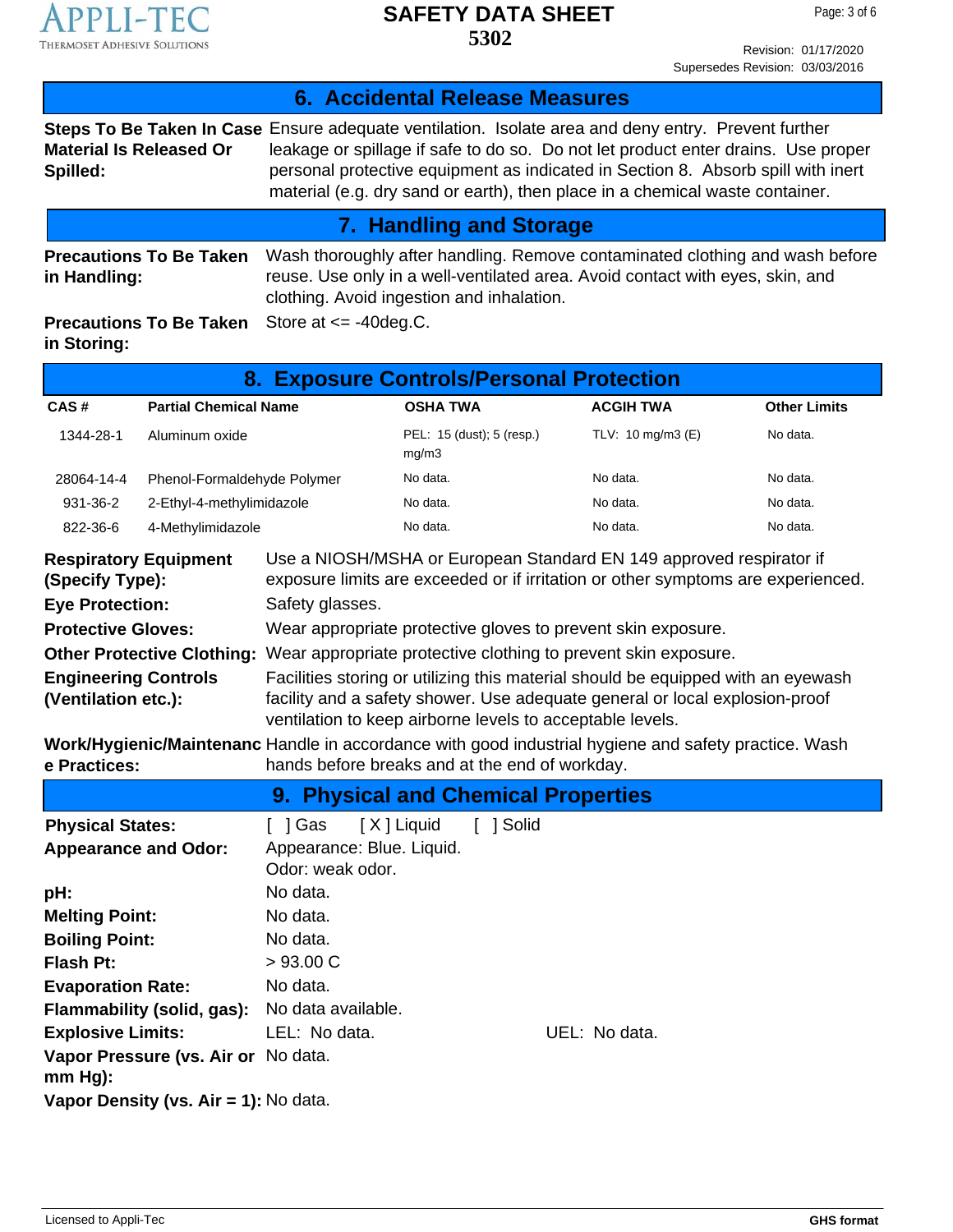

Revision: 01/17/2020 Supersedes Revision: 03/03/2016

| <b>Specific Gravity (Water =</b><br>$1)$ :                  | $-2.6$                                                                                                             |
|-------------------------------------------------------------|--------------------------------------------------------------------------------------------------------------------|
| <b>Solubility in Water:</b>                                 | No data.                                                                                                           |
| <b>Octanol/Water Partition</b><br><b>Coefficient:</b>       | No data.                                                                                                           |
| <b>Autoignition Pt:</b>                                     | No data.                                                                                                           |
| <b>Decomposition</b>                                        | No data.                                                                                                           |
| Temperature:                                                |                                                                                                                    |
| <b>Viscosity:</b>                                           | No data.                                                                                                           |
|                                                             | <b>10. Stability and Reactivity</b>                                                                                |
| <b>Stability:</b>                                           | Unstable $[X]$<br>Stable [ ]                                                                                       |
| <b>Conditions To Avoid -</b><br>Instability:                | Product will cure at ambient temperatures. Keep in cold storage until ready to<br>use.                             |
| <b>Incompatibility - Materials</b><br><b>To Avoid:</b>      | Strong acids, Strong bases, Strong oxidizing agents, Strong reducing agents,<br>Amines, Oxidizing agents.          |
| or Byproducts:                                              | Hazardous Decomposition Carbon oxides, Aldehydes, oxides of sulfur.                                                |
| <b>Possibility of Hazardous</b><br><b>Reactions:</b>        | Will occur [ ]<br>Will not occur $[X]$                                                                             |
| <b>Conditions To Avoid -</b><br><b>Hazardous Reactions:</b> | No data available.                                                                                                 |
|                                                             | <b>11. Toxicological Information</b>                                                                               |
| Toxicological Information: No data available.               |                                                                                                                    |
| <b>Sensitization:</b>                                       | Skin sensitization.                                                                                                |
|                                                             | <b>12. Ecological Information</b>                                                                                  |
|                                                             | No data available.                                                                                                 |
|                                                             | <b>13. Disposal Considerations</b>                                                                                 |
| <b>Waste Disposal Method:</b>                               | Observe all federal, state, and local environmental regulations.                                                   |
|                                                             | <b>14. Transport Information</b>                                                                                   |
| <b>LAND TRANSPORT (US DOT):</b>                             |                                                                                                                    |
| <b>DOT Proper Shipping</b>                                  | Environmentally Hazardous Substance, Liquid, n.o.s. (Epoxy phenol novolac                                          |
| Name:                                                       | resin)                                                                                                             |
| <b>DOT Hazard Class:</b>                                    | CLASS <sub>9</sub><br>9                                                                                            |
| <b>UN/NA Number:</b>                                        | <b>UN3082</b><br><b>Packing Group:</b><br>Ш                                                                        |
|                                                             |                                                                                                                    |
| <b>MARINE TRANSPORT (IMDG/IMO):</b>                         |                                                                                                                    |
|                                                             | <b>IMDG/IMO Shipping Name:</b> Environmentally Hazardous Substance, Liquid, n.o.s. (Epoxy phenol novolac<br>resin) |
| AIR TRANSPORT (ICAO/IATA):                                  |                                                                                                                    |
| <b>ICAO/IATA Shipping</b>                                   |                                                                                                                    |
| Name:                                                       | Environmentally Hazardous Substance, Liquid, n.o.s. (Epoxy phenol novolac<br>resin)                                |